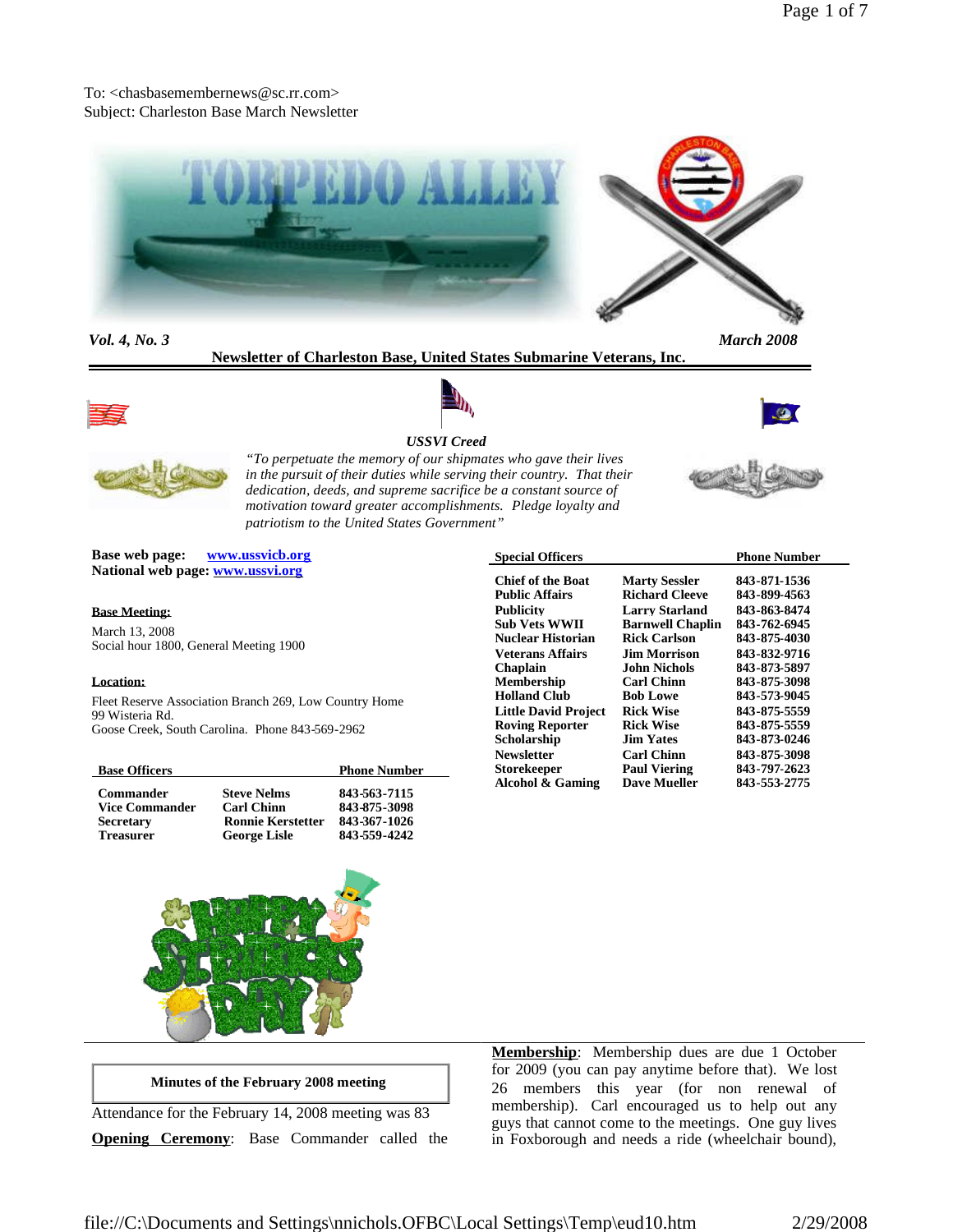meeting to order. A Quorum was present and the meeting was commenced at 1900.

**Introductions**: New people were introduced; Carl Miller (new member), and David Bonow. Welcome aboard.

**Secretary**: Secretary Ronnie Kerstetter asked for a motion to approve the meeting minutes from last month. A motion was made and seconded. Minutes approved.

**Treasurer**: George Lisle gave the treasurer's report.

**Storekeeper**: Paul Viering says that the silver dolphin magnets are here. Paul still has calendars. Jackets are \$54 and can be ordered. District 4 patches will be available.

**Chaplain**: February Report: Cards were sent to the following people since the last meeting:

Ernie Barwick is having cancer issues.

Gary Semler had the flu.

Arthur O'Mealy has been having some health problems. Keith Schnebel was medically evacuated to the hospital and unable to walk.

Connie Chinn's mother passed away in January.

Jim Eckles had successful brain surgery on 29 January to relieve bleeding and pressure on the brain. He is now at Heartland Health Care Center of Charleston on 1800 Eagle Landing Blvd. off of Rivers Ave. The phone number is 553-0656 and he is in room 201A. Sue said he can have guests but they should come by later in the day after his therapy.

Sue Eckles as she continues to support Jim in the nursing home.

COB Marty Sessler had knee surgery.

Bill Kennedy had knee surgery.

Base Commander Buddha is undergoing additional tests in preparation for his spine surgery.

Dave Rein had a successful 5-way bypass heart surgery on Feb. 1st and is at home recovering and by last report is doing well. Dave is here tonight.

Several follow-ups were made on those who've had surgery or illnesses in the last couple of months along with the base sending additional cards.

If you know of shipmates or spouses from other bases who are having a difficult time, had surgery, etc. and would like for USSVI Charleston Base to send them a card please send their name and address to the Chaplain via email or phone call.

Bob Chinn sick

Soupy Campbell has pneumonia.

Scholarship: Jim Yates was not present. Julian Villegas has scholarship coins for sale tonight. Coins have the Charleston Base logo on one side and the back side has dolphins and the US submarine service.

**Public Affairs**: Any member that has not gotten their picture taken, see Richard Cleeve tonight so we can have your mug shot for the Charleston Base records.

Sub Vets WWII: Lee Allison invited everyone to the next Swamp Fox Chapter meeting at Ryan's Family and some can't drive at night, etc.

**Little David:** No report

**Newsletter:** No report

**Alcohol & Gaming**: No-neck Mueller talked about the need to always have a cover story and suggested that Buddha's hospital stay was really a cover for something other than spine/neck surgery.

\$72 in recycled can money was turned over to the base from social nights.

Neck presented 3 nominations for the loudest #\$%& whiner award. As an example of a #\$%& whiner, Neck mentioned the all meat Oscar Mayer wieners that are sold with condiments at the after battery for \$1.25 (someone said to Neck that you are gouging the troops at this price). The nominations were: #1) Edward J Simokat, #2) Ed Simokat, and #3) Ed J Simokat. And the winner of the loudest #\$%& whiner award was Ed Simokat. Neck also said that an award should be presented to Clyde Peters for putting two sets of brake shoes on his wife's car backwards.

Neck asked the group - how do we get our money? Richard Sparger answered with social night and depth charge funds. Neck added another \$100 from the social night profits to tonight's depth charge drawing winner.

**Chief of the Boat**: The 23rd annual World Grits festival will be held in St George on 12 April. We will pull the float. Float leaves the after battery at 0930, line-up at 1000, the parade starts at 1100.

Hunley memorial service – You need to go if you're never been. Please join us at the Sunrise Presbyterian Church, 17 Feb @ 1900. There will be Bag Pipe music this year at waterfront/breach inlet area as part of the events.

CB has submitted an application to be in the Savannah St. Patrick's Day parade.

Tim Baker is looking for someone with the job skills of an EM, some fabrication, electronic, electrical, and mechanical skills for a 7-4, 40-hr/week job at the Comings Plant on Leads Ave. See Marty for details if interested.

Oyster Roast Saturday 23 Feb at the after battery. Bring side dish or dessert, lawn chair and oyster knife. Set-up for the roast will be held at 0830 on Wednesday 20 February. Take down on Sunday following roast at 0830. Come out and help us with this task.

## **Base Commander**: Buddha discussed the following items:

Annual base elections. Charleston Base officers are elected at the regular meeting in May each year. If you desire to run or have a nomination for one of these positions: Commander, Vice-Commander, Treasurer or Secretary, please get your nomination to Stan Standrich soon so your name will be on the ballot. Buddha asked us to think about some new ideas and or insight that anyone can come up with to attract younger members into our organization. We are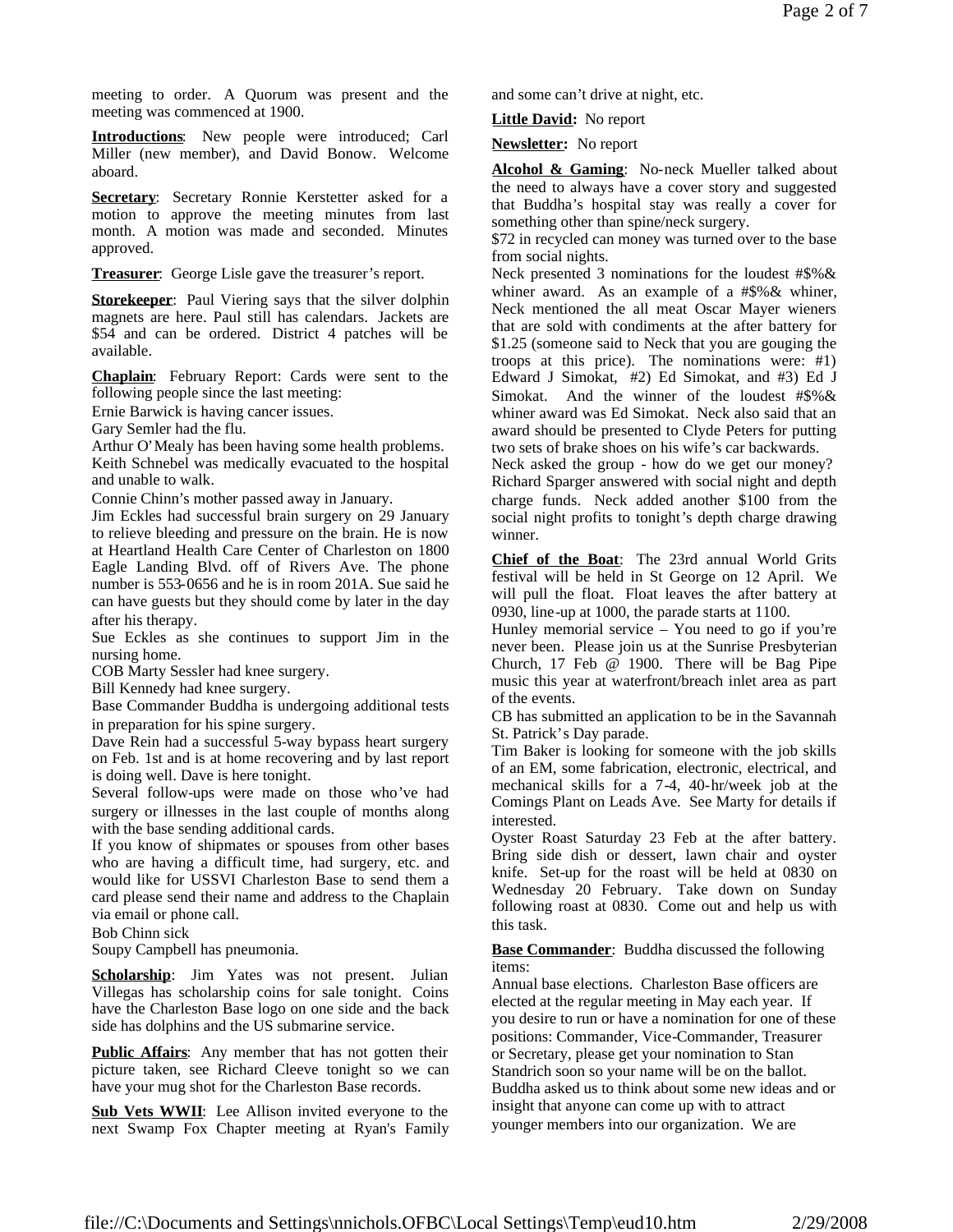Steak House 1314 North Main Street in Summerville on Thursday February 21st, at 1200 (noon). The meal cost has been reduced to half price by the manager to compensate the Sub Vets WWII group for the mix up in meeting rooms at the December meeting.

Sy Mabie reminded everyone to come out for the Hunley memorial service at the Sunrise Presbyterian Church on Sullivans Island. This service is in honor of the first successful submarine attack that occurred at this same location and same approximate time in 1864.

**Veteran's Affairs**: Jim Morrison is our new VA contact but was not here tonight. We will update the webpage with Jim's contact information. Nick Nichols highlighted some updates which include; mileage reimbursement, VABS (volunteers), shingles immunization now covered, tri care forms only once per month. Medicare - eye care. Caregiver information. Details and other information on the VA web link.

**Hunley Memorial Service**: Charlie Rook discussed the annual H.L. Hunley memorial service to be held on Sunday February 17, 2008 @ 1900 hours. The Confederate Trust committee invites CB Sub Vets and WWII submarine veterans to attend a memorial service honoring the 8 man crew lost on the confederate submarine H.L. Hunley along with the 5 crewmen lost on the USS Housatonic during the night of February 17, 1864. The service will be held at the Sunrise Presbyterian Church on Sullivans Island. Please make an effort to be there and bring your wives, girlfriends and children.

**District Commander:** Jerry Stout Eastern Region District 4 Commander introduced himself. His January visits included the Grayback meeting in Atlanta and the Tulibee gathering. February visits included the Huntsville, AL base with 12 members and a visit to Florence, AL with Floyd Skipper Mathews for his birthday. Floyd qualified in 1925 and is 105 years old. The Palmetto Base was chartered in Lexington, SC with 18 members (they have a web site). Several bases were represented at the chartering ceremony. The guest speaker was Lee Allison, State Commander of Sub Vets WWII. Jerry has hard copies of the upcoming District 4/6 convention to be held in Kings Bay. Dates are Wednesday April 23 – Saturday April 26, 2008. Registrations for the boat tours must be in by April 1st to get your name on the base access list. The convention will be held at the Ramada off I-95 and Georgia Exit 3. Registration fee is \$30 (this will include some food). Room rates are \$49 a night, nightly entertainment, boat tours, BBQ, shrimp boil, banquet, submarine museum/swamp tours are planned. The memorial service will be held outside of the St. Mary's submarine museum along the waterfront. See Jerry or Buddha for Registration form hard copies. Forms also available on the computer.

**Vice Commander Report**: No report

**Fleet Reserve:** No report

**Holland Club**: No report

getting older and we will be in the same shape as the WWII Sub Vets group unless we can recruit and keep younger guys involved.

Holland Club changes are in the works with National. We are getting support from other bases. There are so many hoops to jump through to be the National Commander of USSVI. We need some common sense to keep the USSVI organization afloat.

**Nuclear Historian**: Rick Carlson made his way to the podium (he is even starting to walk and swing his arm like No-neck after working with him for so long). ---- Rick told a story about the Buddha and how he almost went belly up and the doctor explaining where Democrats come from.

**Old Business**: Taking nominations for Base Officers election in May. Give all nominations to Stan Standrich.

**New Business**: Rodney McKanna talked about Submarine Day events that will take place on Friday 11 April, at the Cold War Memorial in Mt. Pleasant 1000-1200 with the ceremony @ 1100-1200. Lunch buffet will follow at Point Grill at the Shrine Club. We will need to provide our PA system and chairs. Motion was made, seconded, and approved for CB to pay cost of meals for the Chaplin and the Color Guard from the Nuke school (estimated to be under \$50). Rusty Picket has requested help from the CB to help fund the granite base for the new British Sub etched glass monument to be installed at the Cold War Memorial. The board of directors has recommended approving \$250 for this purpose. Motion was made, seconded, and approved by the membership to provide this money for the granite base set-up.

**Good Of The Order**: The depth charge drawing was held. The winner was Harry Kirk. Harry gave \$100 back to Sub Vets. Lee Allison is collecting old eyeglasses for the Summerville Lions Club. Any old glasses if you don't need them, give them to Lee so they can be fixed up for the needy. Nick Nichols reminded us of shipmates helping shipmates on the web. Also the Old Fort Baptist Church will be holding their 21st annual Passion Play, dates are March 14,15,16,and 21,22,23. Nightly @ 7 pm and 3 pm on the weekend afternoons. This is a great presentation; you must call the church for your free ticket which is required. Dave Rein asked if the Gaming Position is an appointed job, what could he be suggesting? Stacy Powers mentioned the nice form in the calendar that came in the mail (this is the form put out by National for Chaplin services)

The Base Commander adjourned meeting at 2000.

**\*\* End of the minutes for February 2008 \*\***

*"Don't tell mom I'm a submariner, she thinks I play piano in a whorehouse."*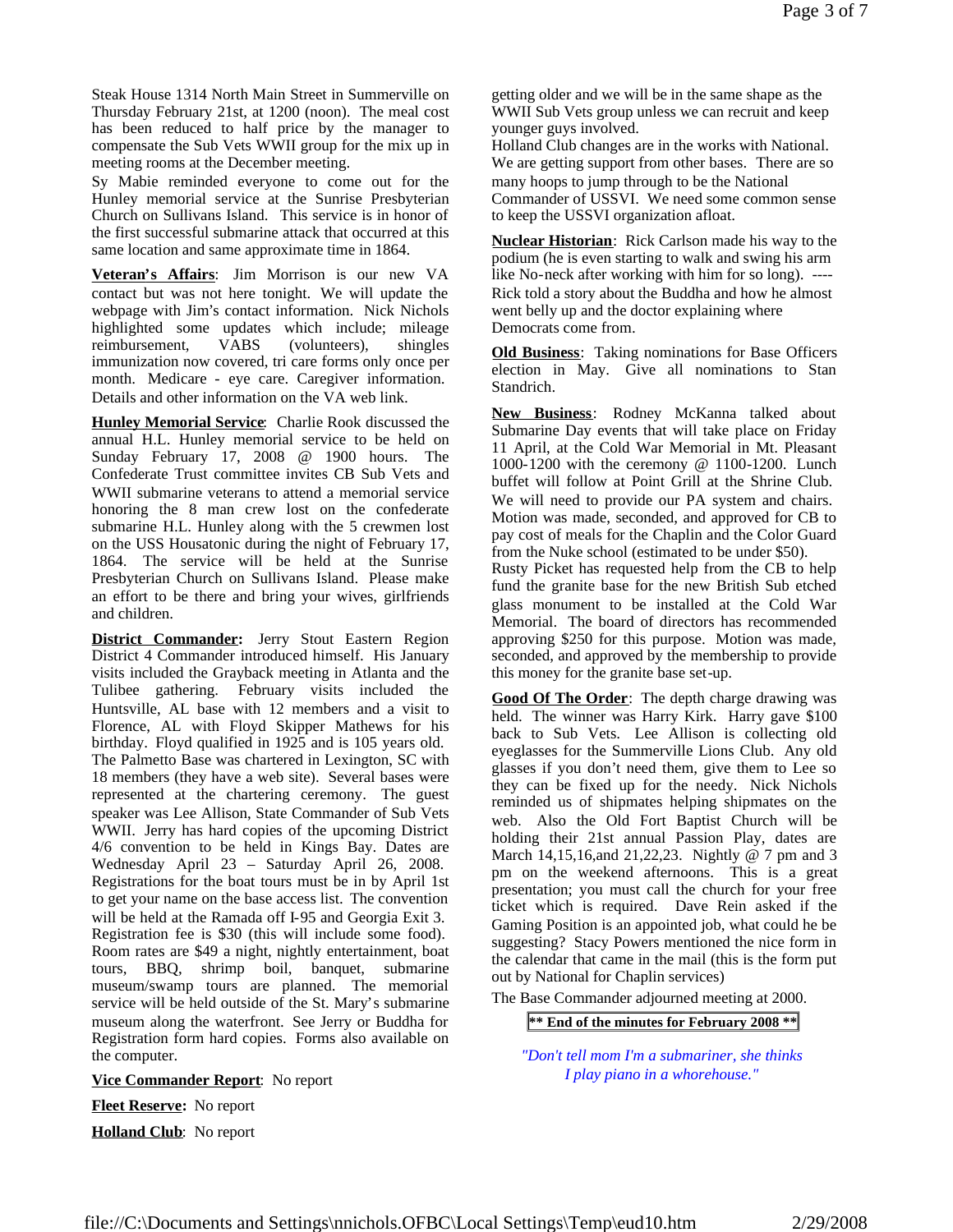|                                                                     | March Birthdays!                                                |                                                   |                                                         |  |  |
|---------------------------------------------------------------------|-----------------------------------------------------------------|---------------------------------------------------|---------------------------------------------------------|--|--|
| Allegretto<br>Dale<br>Johnson, D<br>O'Saben<br>Smith, M<br>Yates, G | Anderson, H<br>Hix<br>Kopacka<br>Przyborowski<br>Snyder, Robert | Baciocco<br>Hodges<br>Luther<br>Rosselot<br>Spear | Corcoran<br>Horton, R<br>McLuskey<br>Sessler<br>Wieland |  |  |



# **Need a Ride to the Meetings?**

If you need help getting to a meeting please let The COB or Carl Chinn know. We should be able to arrange for someone to pick you up and take you home.



## March 13 – Regular meeting

- March 14 St. Patrick's Parade, Savannah, GA. Parade starts at 1015
- March 22 Amberjack Memorial, starts 1100, White Point Gardens, Charleston

# **Eternal Patrol — LAW, Myron (John)**



**CPO Myron Wilbur Law, USN (Ret.), 71, of Ridgeville, SC, husband of Toshiko Hamada Law, died suddenly Sunday, February 24, 2008 in Dorchester, SC. He was born on September 19, 1936 in Yorkshire, NY the son of Woodrow Wilson Law and Lucy Kettle Law. He was known by all his friends as John Law. He was a lover and fan of Bluegrass Music. He is survived by his wife of 46 years, Toshiko Hamada Law, of Ridgeville, SC; daughter, Joann R. Law-Champine of Summerville, SC; brothers, Gerald Law of Doven, NY and Ricky Law of Mt. Juliett, TN; and sister, Sally Law Quinter of Geneva, NY. The funeral**

| <b>March Submarines Lost:</b> |        |                |  |  |
|-------------------------------|--------|----------------|--|--|
| <b>USS</b> Perch              | SS 176 |                |  |  |
|                               |        | March 3, 1942  |  |  |
| <b>USS Grampus</b>            | SS 207 | March 5, 1943  |  |  |
| <b>USS</b> Triton             | SS 201 | March 15, 1943 |  |  |
| <b>USS Tullibee</b>           | SS 284 | March 26, 1944 |  |  |
| <b>USS</b> Kete               | SS 369 | March 20, 1945 |  |  |
| <b>USS Trigger</b>            | SS 237 | March 26, 1945 |  |  |
| <b>USS F-4</b>                | SS 21  | March 25, 1915 |  |  |
| USS <sub>H-1</sub>            | SS 28  | March 12, 1920 |  |  |



**105 yr old Floyd 'Skipper' Matthews, Departing!** Drum Base & SVWWII member Floyd Matthews of Florence AL departed on Eternal Patrol Sunday, February 24th 2008.

Floyd qualified on the USS S-44 (SS-155) in 1925. He was the oldest member of USSVI and celebrated his 105th birthday on February 3rd.

Arrangements are being made for Floyd to be buried at Barrancas National Cemetery, NAS Pensacola, in the coming week.

Although Floyd joined the Navy in WWI to fight the Hun, he was too late to get to Germany before Armistice Day. Floyd later volunteered for the Submarine Service, serving in boats without names, identified by Letter & Number only; i.e. O-6, S-12, S-4, R-13, O-4, R-14, S-43, & S-46.

Although eligible for retirement prior to the outbreak of hostilities in Europe in WWII, Floyd remained in the Navy and subsequently accepted a commission. During WWII, among other assignments, he served as Commanding Officer of USS Chickasaw ATF-83 and USS Diver ARS-5. Floyd attained the rank of Lieutenant Commander prior to his retirement in 1949. Floyd is preceded in death by two wives and is survived, among others, by his son John and Daughter Priscilla.

Bill Matthews asked me to "thank all your fellow submariners for all they've done for "Skipper" over the past many years. The family will never forget their kindness."

In lieu of flowers, the family suggests donations in remembrance of 'Skipper' to the US Submarine Veterans Charitable Foundation, PO Box 3870, Silverdale WA 98383 or via the internet at the "Just Give" link below.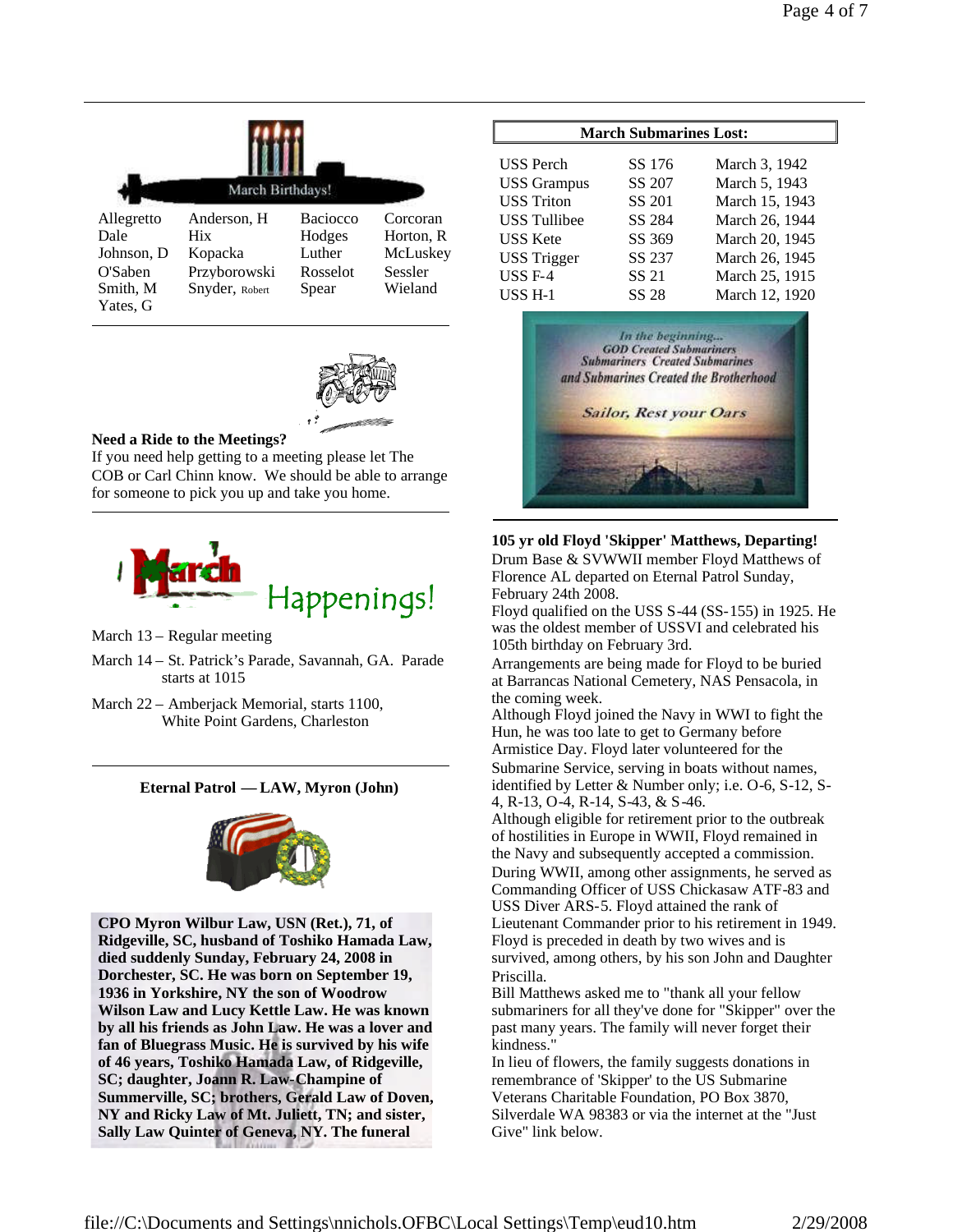**service with military honors will be held Wednesday, February 27, 2008 at 11:00 AM at J. HENRY STUHR, INC., NORTHWOODS CHAPEL, 2180 Greenridge Road, North Charleston. Flowers will be accepted or memorials may be made to Frances R. Willis, SPCA, 136 Four Paws Lane, Summerville, SC 29483. A memorial message may be written to the family by visiting our website at www.jhenrystuhr.com. Visit our guestbook at www.charleston.net/deaths.**

### **TriCare as Secondary Insurance**

If you have other company provided health insurance, TriCare becomes your secondary insurance. If your primary insurance does not cover all of a claim, TriCare will pay its share after the primary insurance pays. Here's where there could be a problem. Not all health care providers automatically submit secondary claims to TriCare. Make sure you read in detail your Explanation of Benefits (EOB) when you receive it from TriCare to insure they have paid the remainder up to their limit. If they have not paid you will be paying out of pocket if a claim is not submitted. Also, check with your health care provider to see if they are submitting claims to TriCare.

This is not a concern if you are on TriCare for Life.

#### **Passport Fee Increase**

On 1 FEB 08 the U.S. Government increased its fees for their U.S. citizen passport services. For adult applicants renewing a passport, the total fee is now \$75. For first-time, applicants age 16 and over, the total fee increases to \$100. The fee for minors under 16 years of age will be \$85. Effective 1 FEB 08 passport applicants who are U.S. citizen minors under the age of 16 must appear personally with their parents to establish identity, proof of citizenship and proof of relationship. For parental application permission, both parents must appear together and sign or one parent may appear to sign and submit the other parent's notarized statement, or one parent may appear, sign, and submit primary evidence of sole authority. Minors age 16 and 17 may apply in person with their own identification, but for security reasons, parental consent may be required. If your child does not have identification of their own, a parent will be required to accompany the child and present identification. Refer to the Department of State's website at www.travel.state.gov for complete information on all new requirements, including downloadable revised forms that must be used as of 1 FEB, and the U.S. Embassy website at manila.usembassy.gov, for complete U.S. passport application instructions.

Americans traveling abroad should regularly monitor their Embassy's and the U.S. Department of State's travel website at www.travel.state.gov, where the current Worldwide Caution, Travel Warnings, and Travel Alerts can be found. The U.S. Embassy also encourages U.S. citizens to review to "A Safe Trip Abroad," found at

http://travel.state.gov/travel/tips/safety/safety\_1747.html, which includes valuable security information for those

http://www.guidestar.org/pqShowGsReport.do? npoId=1156727&partner=justgive

### **St. Patrick's Parade, Savannah, GA**

If you are interested in riding the float in the parade on 14 March, give Ben Heber a call. If there is enough interest and accommodations can be found, our float will participate in the parade. The parade starts at 1015 on 14 March. Float will probably travel down on 13 March.

## **USS James K Polk to resurface in New Mexico... with your help**

The National Museum of Nuclear Science and History in New Mexico has acquired the USS James K. Polk sail for incorporation into a display on its museum grounds. The museum, a congressionally charted Smithsonian Institute affiliate, has asked the help of the USS James K. Polk Veterans Association in raising the money necessary to transport and refurbish the sail and develop this memorial. We have agreed.

To this end we have begun collecting tax-deductible contributions for the project. We are acting as the primary collection point for these contributions. 100% of the collected funds will be disbursed to the museum for this specific project.

Click on the link for all the details... http://www.ussjameskpolk.com/polk\_sail-ck.htm

### **From Richard Cleeve**

I have added new pictures from the Hanahan Christmas Parade supplied by Nick Nichols to the web.

#### **Need a copy of your DD-214?**

The National Personnel Records Center (NPRC) has provided the following website for veterans to gain access to their DD-214's online: The new web-based application was designed to provide better service on these requests by eliminating the records centers mailroom and processing time. Click on the link for the rest of the details... eVetRecs: Request Copies of Veterans Military Personnel Records

#### **Military Retiree Alert**

Military retirees need to check their beneficiary information on the reverse side of their Military Retiree Account Statement. Some retirees have reported an unauthorized beneficiary name change. The Defense Finance and Accounting Service said it has no way of ascertaining whose identity may have been stolen, resulting in a beneficiary change. If this becomes a widespread issue, they most likely will put out at notice. Those retirees that have the wrong beneficiary on their statement should contact DFAS immediately to change their beneficiary, and let them know it was changed without their authorization. The DFAS number is: 1-800-321-1080.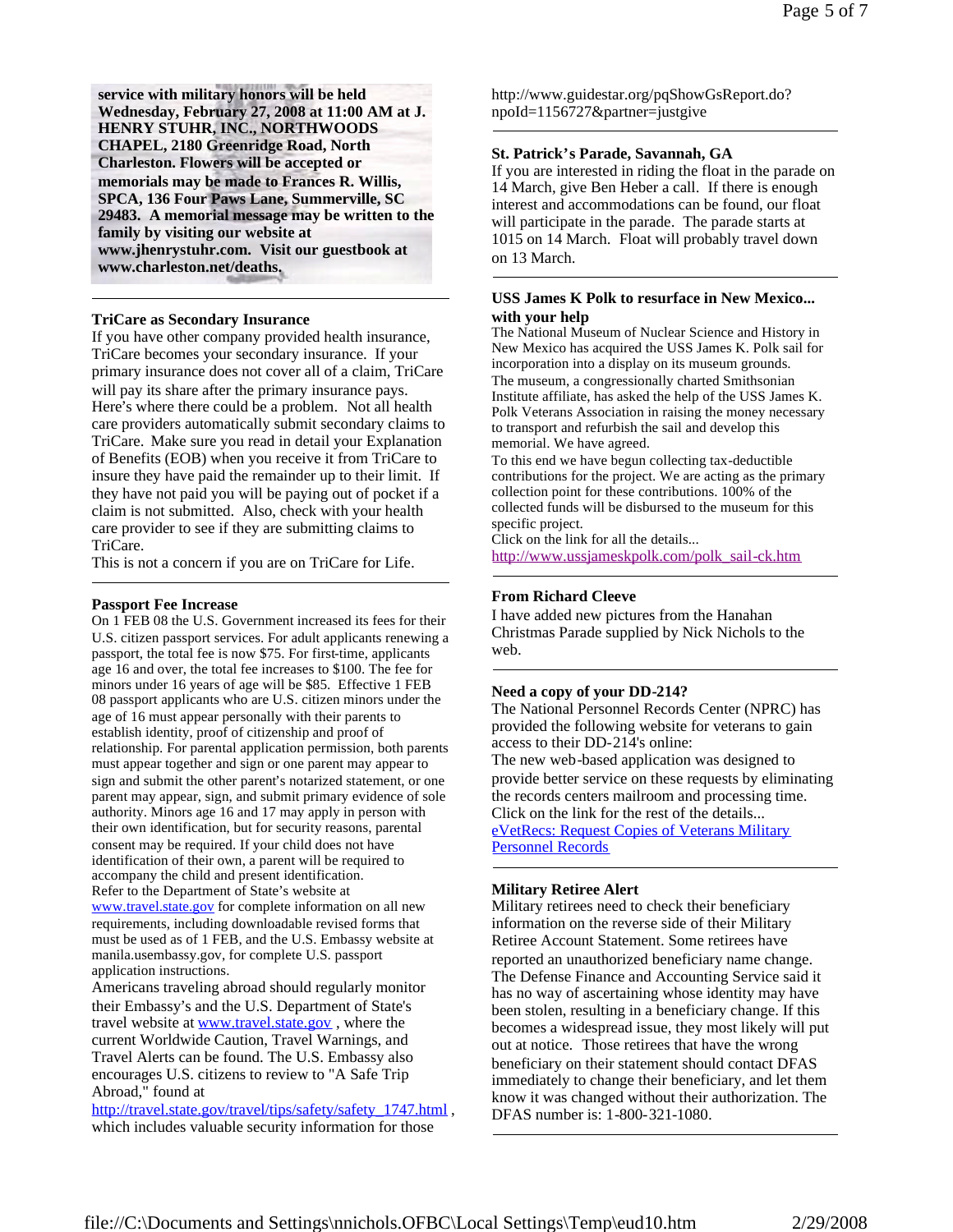both living and traveling abroad. In addition to information on the Internet, travelers may obtain up-todate information on security conditions by calling 1 (888) 407-4747 toll-free in the U.S. and Canada, or outside the U.S. and Canada on a regular toll line at 1 (202) 501-4444.

# **Makin Island Sailors Prepare WWII Sub for Big Screen**

MOBILE, Ala. (Jan. 29. 2008) – Information Systems Technician 1st Class Joshua Shepard works inside a torpedo tube aboard the decommissioned World War IIera diesel submarine USS Drum (SS 228) to help prepare the submarine for the upcoming film "USS Seaviper." Mighty Moments Motion Pictures will begin filming in March 2008 and later plans to highlight Drum in a documentary. U.S. submarines – which made up only 2 percent of the U.S. fleet during the war – were responsible for 65 percent of all Japanese ships sunk. Drum sank 15 enemy ships.

MOBILE, Ala. (NNS) -- Sailors from the Pre-Commissioning Unit (PCU) Makin Island (LHD 8) continued to restore one of the oldest existing U.S. submarines at Battleship Memorial Park in Mobile, Ala., Jan. 30 in order to prepare the World Ward II era vessel for its appearance in an upcoming film.

Fire Controlman 1st Class (SW/AW) Jonathan Davis and Fire Controlman 1st Class (SW/AW) Levi Miller took the lead on the restoration project several months ago after hearing that the decommissioned USS Drum (SS 228), which sank 15 Japanese ships during World War II, would be used for filming in March 2008. "It's rewarding to help return a World War II vessel to its original seagoing condition -- especially since there is only one worker and volunteer working at the moment," Davis said.

When the pair found that there was little funding for repairs and only one staff member assigned to maintaining Drum, they led a group of Makin Island Sailors in donating their time to bring the submarine back to her former glory through sanding, painting, and general cleaning so the whole world might see the submarine in a way that no one has in more than 30 years.

"I wanted to contribute my time and energy to restore a historical piece of our military and assist my community," said Information Systems Technician 2nd Class George Kraynak, one of the Drum volunteers assigned to Makin Island. "I found the experience very rewarding and would recommend anyone to donate some of their time and come out to see a piece of history."

Makin Island is currently under construction at Northrop Grumman Ship Systems with a planned delivery date to the U.S. Navy of Nov. 14, 2008.

# **USS Augusta Inactivated After 23 Years of Protecting the Frontier**

GROTON, Conn. (NNS) -- The Los Angeles class fast-attack submarine USS Augusta (SSN 710) conducted an inactivation ceremony at the Naval Submarine Base New London's Shepherd of the Sea chapel Feb. 7.

Augusta lived up to its motto, "protecting the frontier" for more than two decades. Most recently, she returned from a six-month deployment to the U.S. European Command's area of responsibility September 2007, where she completed a wide range of joint requirements supporting national security. Retired Capt. Thomas Turner, Augusta's first commanding officer, was the guest speaker and relived his experience in bringing the ship to life. "The feeling as the crew ran aboard at the commissioning was incredible," said Turner. "The crew is what makes the ship a ship. Everything else is just an empty hull."

Cmdr. Chad Brown, Augusta's current commanding officer, expressed his feelings regarding the decommissioning.

"Augusta will not be forgotten," said Brown. "The tradition and spirit of excellence will live on in the Sailors who proudly served aboard her."

Numerous plank owners and Augusta Alumni Association members attended the ceremony. The alumni association plans on forming a nonprofit organization to promote the purchase of Augusta's sail as a memorial for the state of Maine.

"I feel blessed to have been an Augusta crew member," said Malcolm Milligan, alumni association founder. "Our experiences as crew members give us a lot in common and many stories to share and we wish to share those experiences with the residents of Maine."

Augusta is the fifth ship of the fleet to bear the name Augusta, and the first to be named for the capital of the great state of Maine. Others include a 14-gun brigantine commissioned in 1799; a side wheel steamer that participated in the Union forces capture of Port Royal, N.C. in 1861; a motor patrol boat used for maritime patrol of the U.S. coast in World War I; and a heavy cruiser commissioned in 1931 and built specifically as a command ship.

Augusta will transit to Norfolk Naval Shipyard in Portsmouth, Va. later this month to commence its inactivation process.

With stealth, persistence, agility and firepower, fastattack submarines like Augusta are multi-mission capable – able to deploy and support special force operations, disrupt and destroy an adversary's military and economic operations at sea, provide early strike from close proximity and ensure undersea superiority.

**Oyster Roast – 23 February 2008**

**H.L. Hunley Memorial – 17 February 2008**